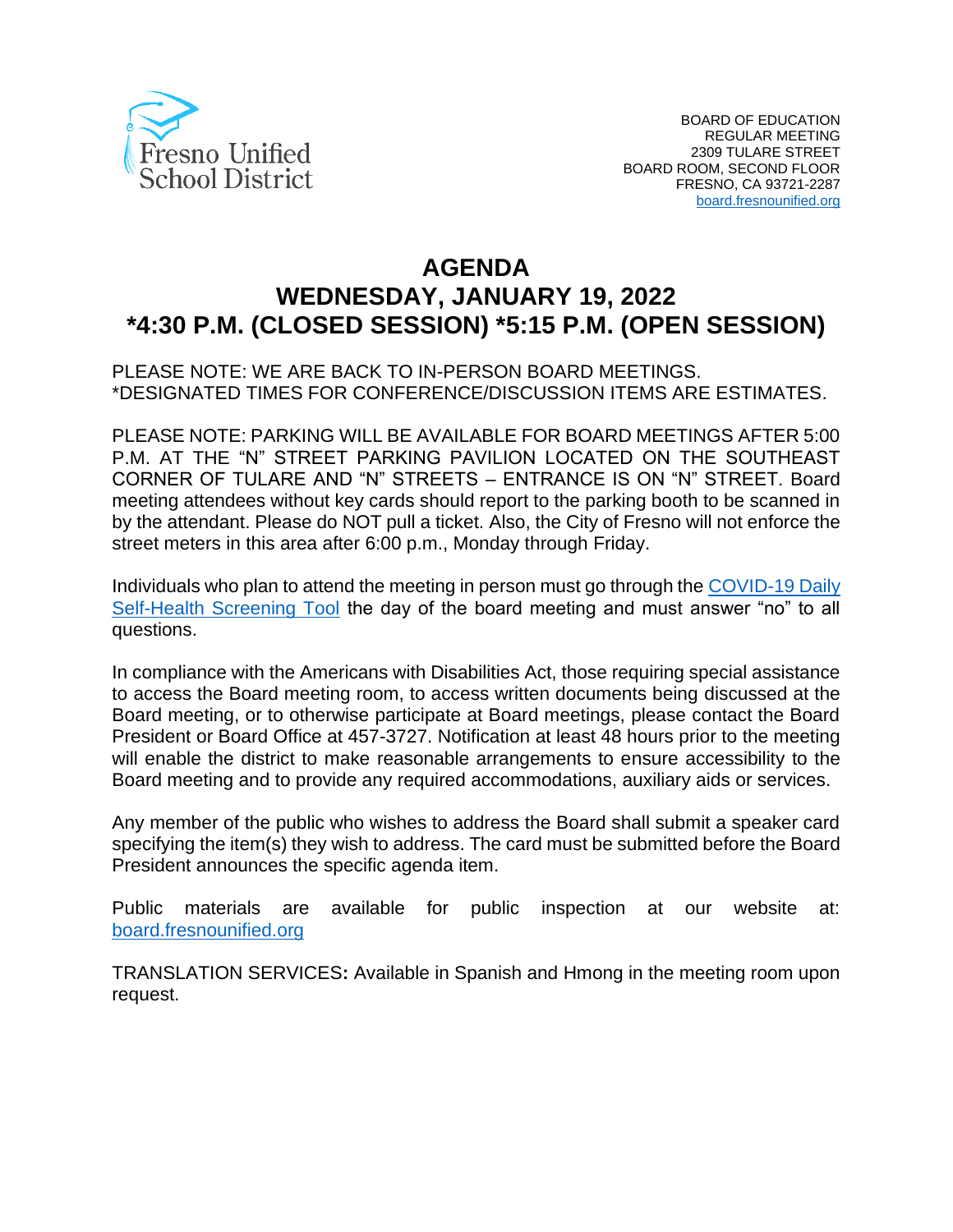## **\*4:30 P.M**.

**CALL** Meeting to Order **OPPORTUNITY** for Public Comment on Closed Session Agenda Items **RECESS** for Closed Session to discuss the following**:**

- 1. Student Expulsions Pursuant to Education Code Section 35146.
- 2. Conference with Labor Negotiator (Government Code Section 54957.6); FUSD Negotiator(s): Paul Idsvoog; Employee Organizations(s): FTA, CSEA, Chapter 125, CSEA, Chapter 143, SEIU, Local 521, FASTA/SEIU, Local 521/CTW, CLC, Fresno Unified Building & Construction Trades/FTA; International Association of Machinists and Aerospace Workers (IAMAW), Unrepresented Employees: All Management, Confidential, and Supervisory Employees.
- 3. Public Employee Discipline/Dismissal/Release/Reassignment/Resignation.
- 4. Public Employment/Appointment (Government Code Section 54957).
- 5. Conference with Legal Counsel Existing Litigation (Government Code Section 54956.9(d)(1)).
	- a. Potential Case (One)

**\*5:15 P.M., RECONVENE** and report action taken during Closed Session, if any.

# **PLEDGE OF ALLEGIANCE**

A staff member will lead the flag salute.

#### **HEAR Report from Superintendent**

#### **OPPORTUNITY for Public Comment on Consent Agenda Items**

**ALL CONSENT AGENDA** items are considered routine by the Board of Education and will be enacted by one motion. There will be no separate discussion of items unless a Board member so requests, in which event, the item(s) will be considered following approval of the Consent Agenda.

# **A. CONSENT AGENDA**

#### **A-1, APPROVE Personnel List**

Included in the Board binders is the Personnel List, Appendix A, as submitted. The Superintendent recommends approval. Fiscal impact: There is no fiscal impact to the district at this time. Contact person: Paul Idsvoog, telephone 457-3548.

# **A-2, ADOPT Findings of Fact and Recommendations of District Administrative Board**

The Board of Education received and considered the Findings of Fact and Recommendations of District Administrative Panels resulting from hearings on expulsion and readmittance cases conducted during the period since the January 12, 2022 Regular Board Meeting. The Superintendent recommends adoption.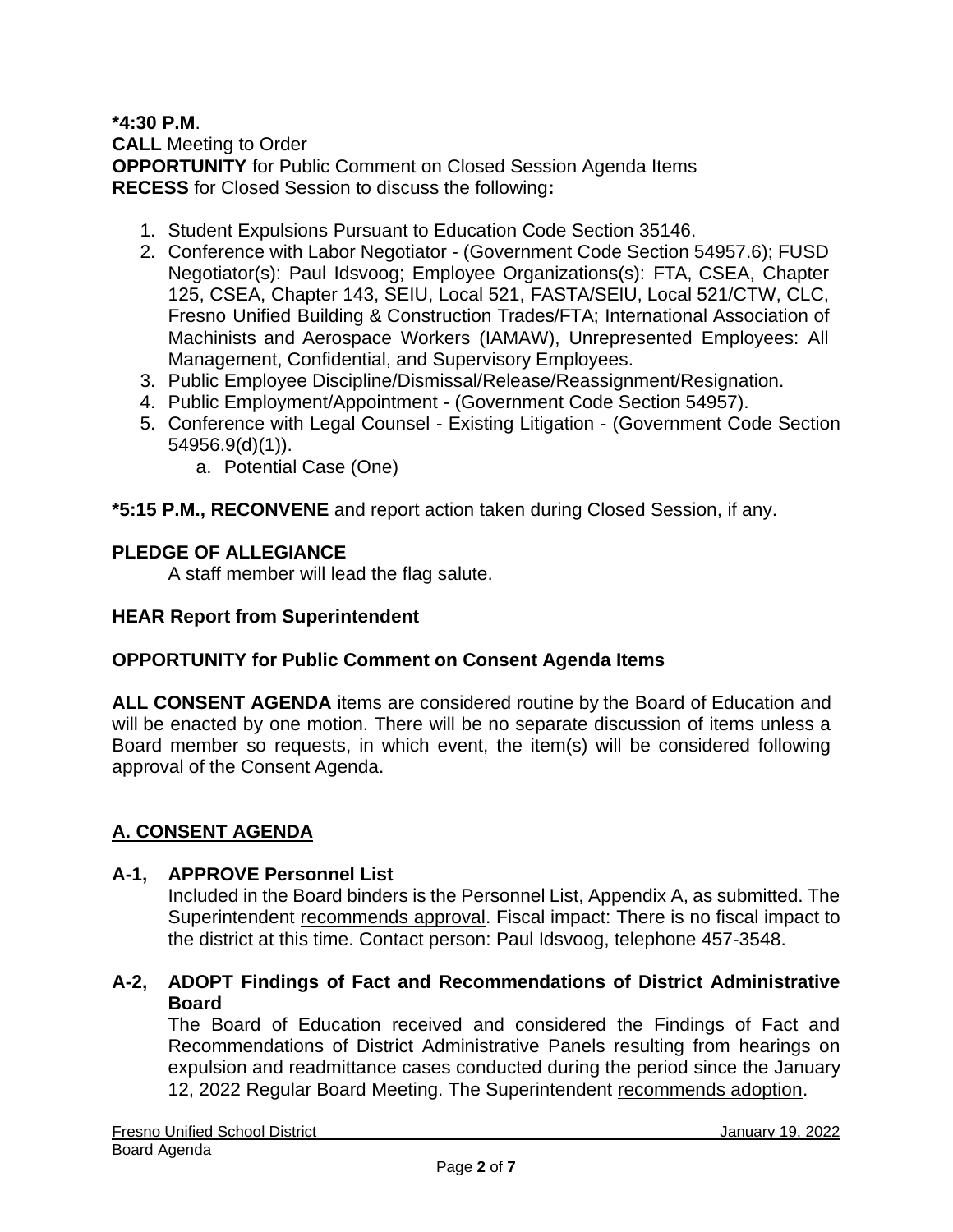Fiscal impact: There is no fiscal impact to the district at this time. Contact person: Kim Mecum, telephone 457-3731.

# **A-3, APPROVE Minutes from Prior Meetings**

Included in the Board binders are the draft minutes for the December 08, and December 15, 2021 Regular Board Meetings. The Superintendent recommends approval. Fiscal impact: There is no fiscal impact to the district at this time. Contact person: Dr. Robert G. Nelson, telephone 457-3884.

## **A-4, ADOPT Resolutions Delineating Authorized District Agents to Sign on Behalf of Fresno Unified School District**

Included in the Board binders are Resolutions 21-18 through 21-32 presented for adoption to update authorized officials to sign various business transactions on behalf of Fresno Unified School District. These resolutions will be effective for the period beginning January 19, 2022, until revoked or superseded. The Superintendent recommends adoption. Fiscal impact: There is no fiscal impact to the district. Contact person: Santino Danisi, telephone 457-6226.

## **A-5, APPROVE Budget Revision No. 3 for Fiscal Year 2021/22**

Included in the Board binders is Budget Revision No. 3 for fiscal year 2021/22. Periodic updates to the district's budget are presented to the Board of Education for approval. Budget Revision No. 3 includes adjustments for updated information and necessary adjustments to support the acceptance of various grant awards. The Superintendent recommends approval. Fiscal impact: As a result, the Unrestricted General Fund Reserve for Economic Uncertainties is estimated at approximately \$117.1 million at June 30, 2022. Contact person: Santino Danisi, telephone 457-6226.

## **A-6, APPROVE Addition of Chief Human Resources and Labor Relations to Classified Management 261 Duty Day Salary Schedule**

Included in the Board binders is a revision to the Classified Management 261 Duty Day Salary Schedule adding the position of Chief Human Resources and Labor Relations. This position is designated Management, exempt and placed E-33 of the Management Salary Schedule. The Superintendent recommends approval and adoption. Fiscal impact: There is no fiscal impact to the district at this time. Contact person: Misty Her, telephone 457- 3884.

# **A-7, APPROVE Position and ADOPT Job Description for Chief, Operations and Classified Labor Officer and Classified Management 261 Daily Salary Schedule Competitive and Negotiable**

Included in the Board binders is the job description for the Chief, Operations and Classified Labor Officer and Classified Management 261 Daily Salary Schedule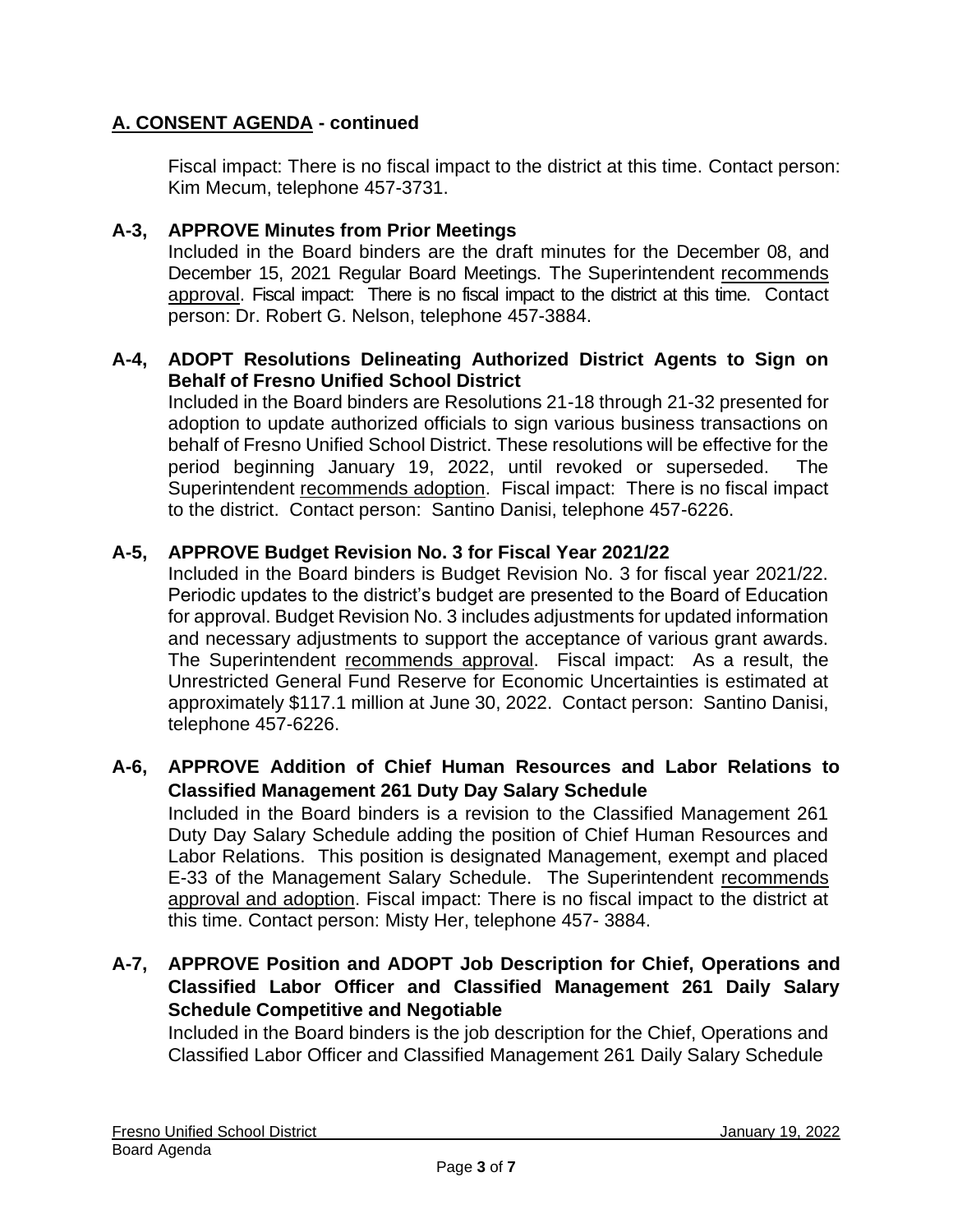Competitive and Negotiable. The Chief, Operations and Classified Labor Officer is accountable for improving student achievement through the effective management of operational services and is responsible for planning, organizing, controlling and directing the functions of operational services, including maintenance, purchasing, transportation, food services, facilities planning and management, and classified employee labor relations. This position works directly with the Superintendent or designee to develop and/or lead specific programs or activities to expand practices proven to raise student achievement; advise District leadership on areas of policy development or synthesis related to operational services and/or systems; assist in formulating Board policies; provide technical expertise regarding assigned functions, develop and prepare annual budget for Operational Services Departments; analyze and review budgetary and financial data; monitor and authorize expenditures in accordance with established guidelines; supervise and evaluate the continued performance of assigned personnel on a regular basis and provide clear, constructive feedback to improve staff effectiveness in support of professional learning. This position is designated as exempt management and the salary for this position is competitive and negotiable. The Superintendent recommends approval and adoption. Fiscal impact: There is no fiscal impact to the district at this time. Contact person: Misty Her, telephone 457- 3884.

#### **A-8, APPROVE Employment Agreement for Paul Idsvoog, Chief Operations and Classified Labor Management Officer**

An Oral Report on the Chief, Operations and Classified Labor Officer's salary and benefits is included for the Superintendent to present in open session as required by Government Code section 54953(c)(3). The term of the Chief, Operations and Classified Labor Officer's Employment Agreement begins on January 1, 2022 and continues through June 30, 2025 unless otherwise modified pursuant to law and/or the terms of the Employment Agreement. Costs will be as stated in the Oral Report and as noted in the terms of the Chief, Operations and Classified Labor Officer's Employment Agreement which shall be available for review in the Board of Education Office on or before January 18, 2022.The Superintendent recommends approval. Fiscal impact: Noted in the terms of the Chief Operations and Classified Labor Management Officer's Employment. Contact person: Misty Her, telephone 457-3884.

# **A-9, APPROVE Retiree Contract with Ralph Meza to Provide Extra Support to the Transportation Department**

Included in the Board binders and recommended for approval is a contract with Ralph Meza, who retired as the district's Transportation Director in 2012. Mr. Meza has been assisting Transportation with support and oversight 20 - 25 hours weekly since August 09, 2021, and there is continued need for extra support as the district recruits a new Director. The contract extension provides for Mr. Meza's assistance through March 31, 2022 at additional cost of \$14,000; the contract will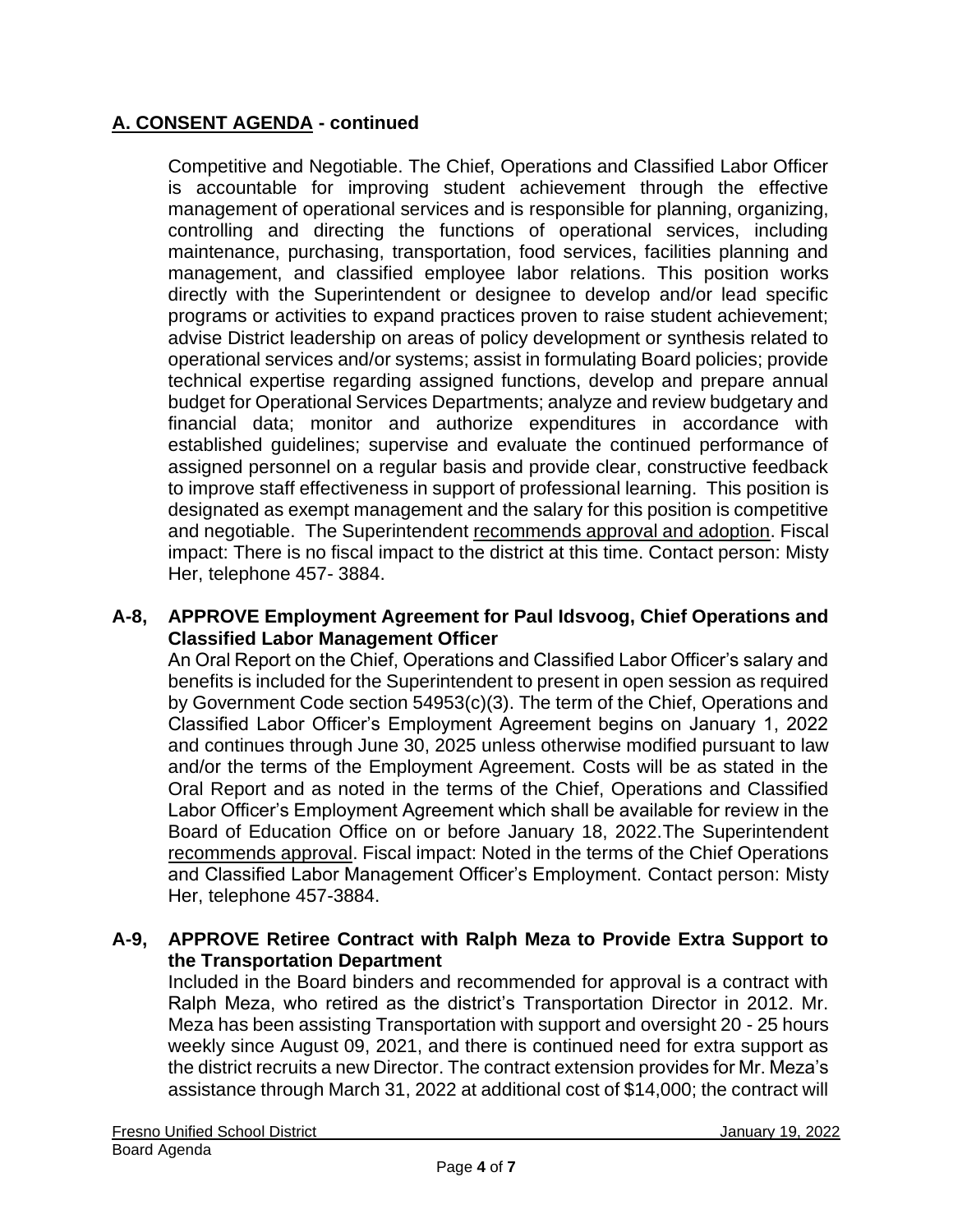total \$46,400. The Superintendent recommends approval. Fiscal impact: Sufficient funds in the amount of \$46,400 are available in the General Fund. Contact person: Karin Temple, 457-3134.

## **A-10, APPROVE Renewal Agreement with ThoughtExchange**

It is recommended that the Board approve a renewal agreement with ThoughtExchange for an interactive crowdsourcing platform for the period of February 01, 2022 through June 30, 2023. The Superintendent recommends approval. Fiscal impact: Sufficient funds in the amount of \$68,000 are available from Title I. Contact person: Santino Danisi, telephone 457-6626.

#### **A-11, APPROVE Award of Bid 22-13, Hoover High School Gym, Locker Room, and Music Building HVAC Equipment Replacement**

Included in the Board binders is information on Bid 22-13, to replace the existing heating and cooling systems in the west gym, locker rooms, weight room, wrestling room, and music building at Hoover High School. The project will furnish and install new air handler units, a new chiller, boilers, pumps, and controls. The existing system is over 25 years old and requires replacement due to age, condition, repair history and difficulty in locating replacement parts. Staff recommends award to the lowest responsive, responsible bidder: New England Sheet Metal and Mechanical Co. (Fresno, California) \$2,299,000. The Superintendent recommends approval. Fiscal impact: Sufficient funds in the amount of \$2,299,000 are available in the Measure X Fund. Contact person: Karin Temple, telephone 457-3134.

## **A-12, APPROVE Award of Bid 22-22, Multipurpose Room Audio/Visual System Upgrades at Various School Sites – Group B**

Included in the Board binders is information on Bid 22-22, for upgraded audio/visual (A/V) systems in the multipurpose rooms (cafeterias) at Balderas, Greenberg, Lawless, and Williams Elementary Schools, and Scandinavian Middle School. The project includes the replacement of projectors, installation of motorized projection screens, and new public address systems. Replacement is based on evaluation of need and will continue throughout the district to provide equity in critical systems. Staff recommends award to the lowest responsive, responsible bidder: Bi-Jamar, Inc., dba Quality Sound (Stockton, California) \$263,352. The Superintendent recommends approval. Fiscal impact: Sufficient funds in the amount of \$263,352 are available in the School Facilities Fund. Contact person: Karin Temple, telephone 457-3134.

# **A-13, APPROVE the 2022 List of Board Member Committees and Organizations**

Included in the Board binders is a list of committees and organizations to which Board Members are appointed each year. Board Member appointment to committees and organizations was received by the Board at the December 15, 2021 Board meeting and is now returned for approval. The Board President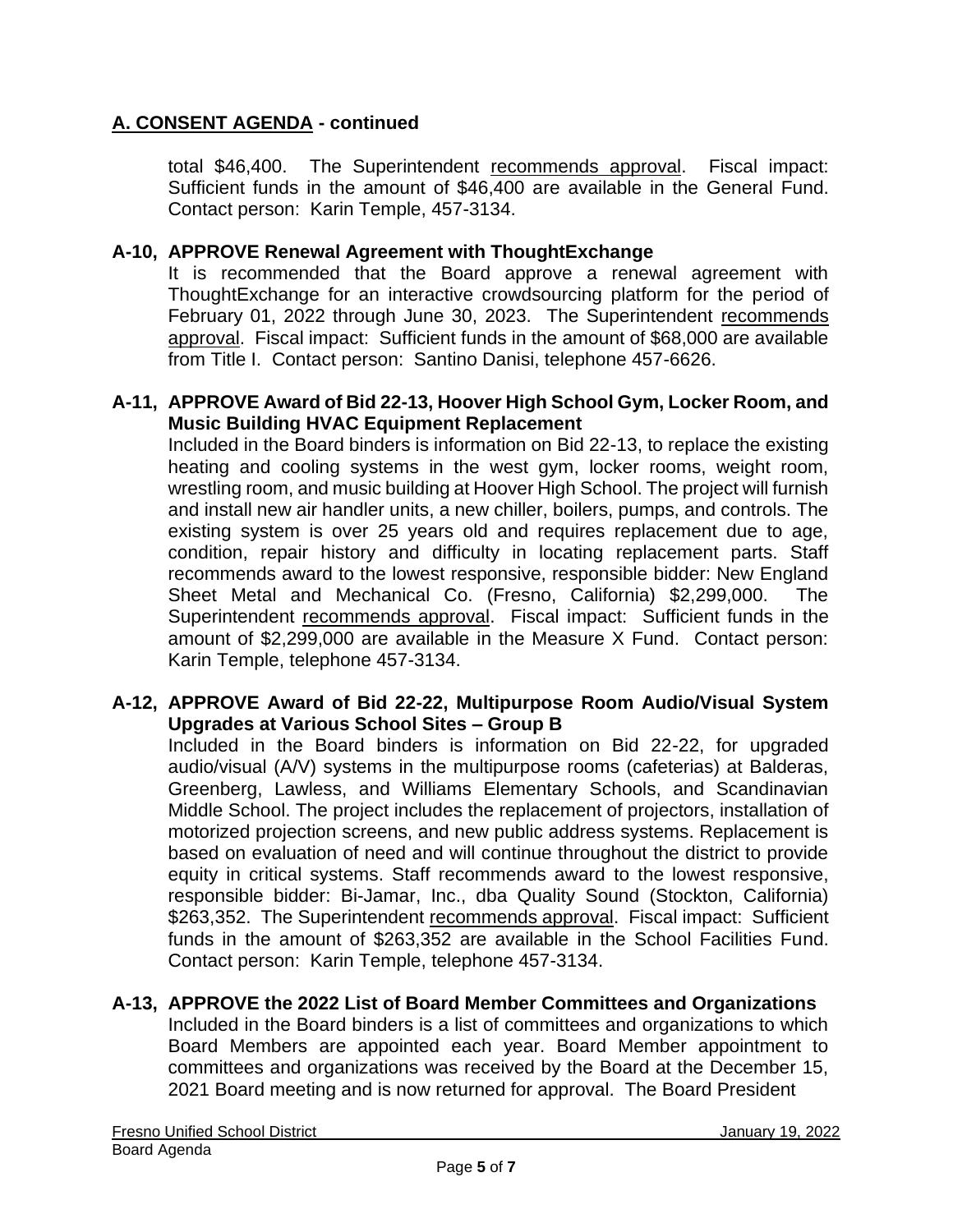recommends approval. Fiscal impact: There is no fiscal impact to the district at this time. Contact person: David Chavez, telephone 457-3566.

## **A-14, RATIFY Change Orders**

Included in the Board binders is information on Change Orders for the following projects:

Bid 21-28 Sunnyside High School Boiler Replacement Change Order 1 presented for ratification \$27,109

Bid 21-32 Hamilton and Wawona K-8 Schools Safety and Security Camera Improvements Change Order 1 presented for ratification (add days only)\$0

Bid 21-47 Sections B and C, Eaton and Rowell Elementary Schools Energy Management System Replacement

Change Order 2 (Eaton) presented for ratification \$4,630 Change Order 1 (Rowell) presented for ratification \$4,630

The Superintendent recommends ratification. Fiscal impact: Sufficient funding in the amount of \$27,109 is available in the School Facilities Fund for Bid 21-28 and \$9,260 is available in the Measure X Fund for Bids 21-32, 21-47B, and 21- 47C. Contact person: Karin Temple, telephone 457-3134.

# **A-15, RATIFY the Filing of Notices of Completion**

Included in the Board binders are Notices of Completion for the following projects, which have been completed according to plans and specifications.

Bid 21-25, Hoover High School Career Technical Education (CTE) Building and Construction Trades, Classroom Shop Improvements

Bid 21-32, Hamilton and Wawona K-8 Schools Safety and Security Camera Improvements

Bid 21-47 Section B, Eaton Elementary School Energy Management System Replacement

Bid 21-47 Section C, Rowell Elementary School Energy Management System Replacement

The Superintendent recommends ratification. Fiscal impact: Retention funds are released in accordance with contract terms and California statutes. Contact person: Karin Temple, telephone 457-3134.